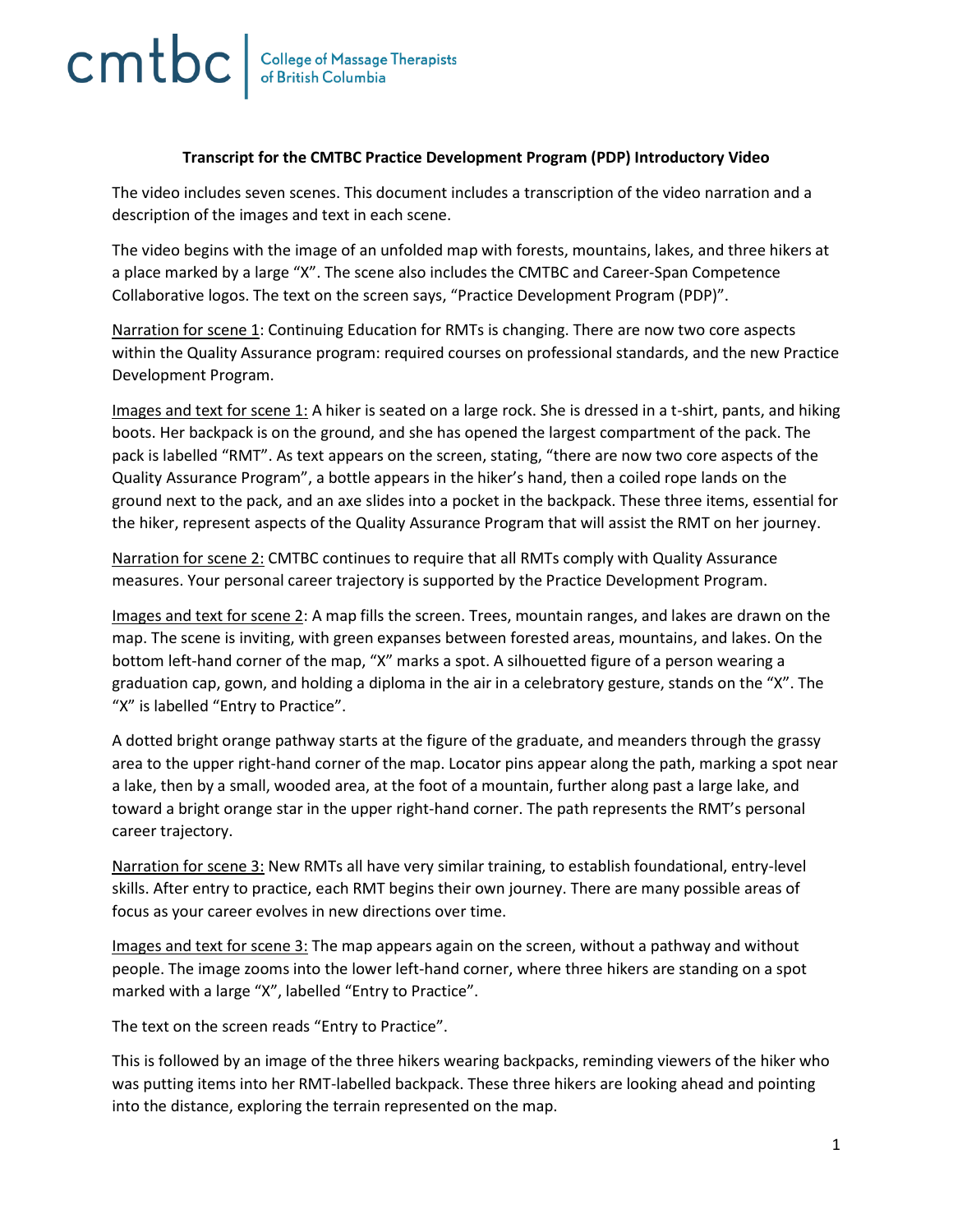## cmtbc

A dotted pathway departs from each of the three hikers, with following text accompanying each pathway:

- Clinician
- Clinic Owner
- Educator

The dotted pathways wind over the entire map, each in a different direction. The images demonstrate that everyone starts at the same place (labelled "Entry to Practice") and then follows their unique career trajectory.

Narration for scene 4: In the Practice Development Program, you will access the confidential PDP portal, to help you map out and achieve your career direction. Throughout your career span there may be learning curves, plateaus, new goals, sabbaticals. You will need to navigate these changes. The PDP portal helps you create a cohesive plan and stay accountable to it.

Images and text for scene 4: A compass fills the screen. The direction-needle in the compass is gently moving about, exploring. The text on the screen says, "PDP Support Portal". Discussion bubbles pop up around the compass as the arrow seeks direction. The bubbles have the following text inside them:

- What direction do I want to take?
- Perhaps I need a mentor?
- What will help my patients?

Narration for scene 5: The Career-Span Competencies define observable professional behaviours. They provide a framework for career-long development. The PDP portal is confidential. CMTBC does not have access to your personal assessment and development records.

Images and text for scene 5: A computer screen appears. The back of a person's head is shown, so it appears the person is looking at their computer screen. Their right hand is moving a computer mouse next to a keyboard. The person's professional development plan is shown inside the PDP portal.

The image shows a coloured circle with the following three labelled sections:

- 1. MY PD PLAN REVIEW (arrow points to next section)
- 2. ASSESSMENT (arrow points to next section)
- 3. MY PD PLAN (arrow points to initial section to repeat the circle)

Inside the coloured circle is another circle, with four steps that read:

- 1. Performance (arrow points to next section)
- 2. Assessment (arrow points to next section)
- 3. Planning (arrow points to next section)
- 4. Learning (arrow points to initial section to repeat the circle)

The circle is a continuous learning cycle of assessing your professional development.